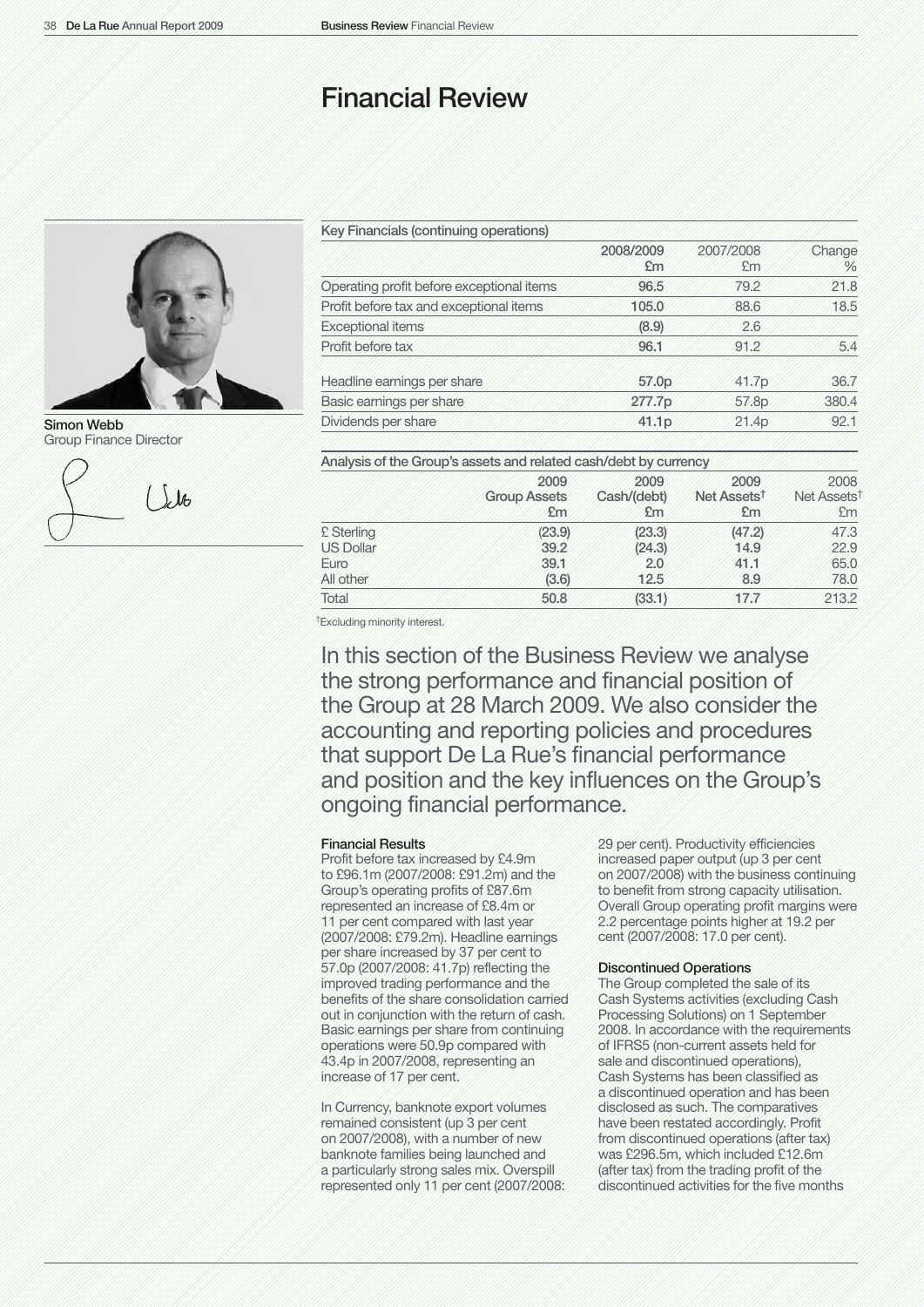#### Capital expenditure relative to depreciation (£m)



Capital Expenditure

Underlying effective tax rate (before exceptional items)





Profit before tax and exceptional items (£m)



to 1 September 2008. The profit on the disposal represents the proceeds of Cash Systems on a cash free, debt free basis, less net assets disposed and related transaction costs.

#### Exceptional Items

Following the sale of Cash Systems, there was an exceptional charge of £8.9m in the year reflecting the restructuring costs associated with downsizing the central organisation, principally covering redundancy, separation costs and site rationalisation charges. This programme is largely complete. In the prior year, the Group terminated its joint venture agreement with the Banco de Portugal and disposed of its holding in Valora-Servicos de Apoio a Emissao Monitaria SA. The investment had previously been written down and the proceeds on disposal of £1.7m were credited as an exceptional item. In addition, in November 2007 the Group disposed of its 50 per cent shareholding in De La Rue Smurfit Limited to its joint venture partner generating a exceptional profit on disposal of £0.9m.

## Interest Charge

The Group's net interest income was £1.4m (2007/2008: £2.0m) which reflected the net benefit from the underlying cash generation of the Group. In addition, the IAS19 related finance item, arising from the difference between the interest on liabilities and the expected return on assets, was a charge of £1.8m compared with a credit of £0.3m the previous year.

#### Taxation

Tax for the year on continuing operations was £28.5m, including an exceptional tax credit of £0.9m (2007/2008: £24.7m). The effective tax rate on continuing operations pre exceptional items was 28 per cent, in line with the last full year's charge. Tax credits relating to exceptional items were £0.9m, with a credit of £1.9m in relation to the central reorganisation being partly offset by a £1.0m charge in respect of the phasing out of Industrial Buildings Allowances, included in the Finance Act 2008.

#### Cash Flow and Borrowings

During the year operating cash flow from continuing operations was positive at £69.4m compared with £86.7m in 2007/2008. Increased working capital in the year reflected both the increased trading activity and, as expected, a reduction in advance payments of £23m from £63m at 29 March 2008 to £40m at 28 March 2009. Asset working capital ratios remained consistent with the prior year.

Capital expenditure of £29.3m (2007/2008: £19.2m) was higher than depreciation, reflecting the timing of the longer term investment programme directed at enhancing the future capability of the business.

After payment of the 2007/2008 final dividend (£22.3m), the 2008/2009 interim dividend (£13.8m), the B Share dividend of £340.6m, and a £119.3m return of cash, closing net debt was £33.1m compared with net cash of £106.7m at last year end.

During the year, the Group negotiated new borrowing facilities of £175m, comprising a £50.0m three year term loan drawn on 14 November 2008, and a £125.0m revolving facility. Key covenants on these facilities require that the interest cover be greater than four times, and the net debt to EBITDA ratio be less than three times.

## Treasury, Foreign Exchange and Borrowing Facilities

The Group Treasury department provides a central service to Group companies and conducts its operations in accordance with clearly defined guidelines and policies, which have been reviewed and approved by the Board. Treasury transactions are only undertaken as a consequence of underlying commercial transactions or exposures and do not seek to take active risk positions. It is Group Treasury's role to ensure that the Group has sufficient available borrowing facilities to meet its needs in the foreseeable future. When managing foreign exchange transactional risk, protection is taken in the foreign exchange markets whenever a business has a firm expectation of confirming a sale or purchase in a non-domestic currency unless it is uneconomical or not practical to do so. For the year ended 28 March 2009 foreign exchange favourably impacted the Group's revenue by £25m and operating profit by £6m, mostly arising from transaction exposure.

#### Pension Scheme Funding

The Group's last formal (triennial) funding valuation of the Company's UK defined benefit Pension Scheme took place on 5 April 2006 and identified the Scheme had a deficit of £56.0m (6 April 2003: £39.0m deficit). The deficit had arisen primarily as a result of a combination of significant increases in life expectancy, reduced discount rates on liabilities and asset investment performance.